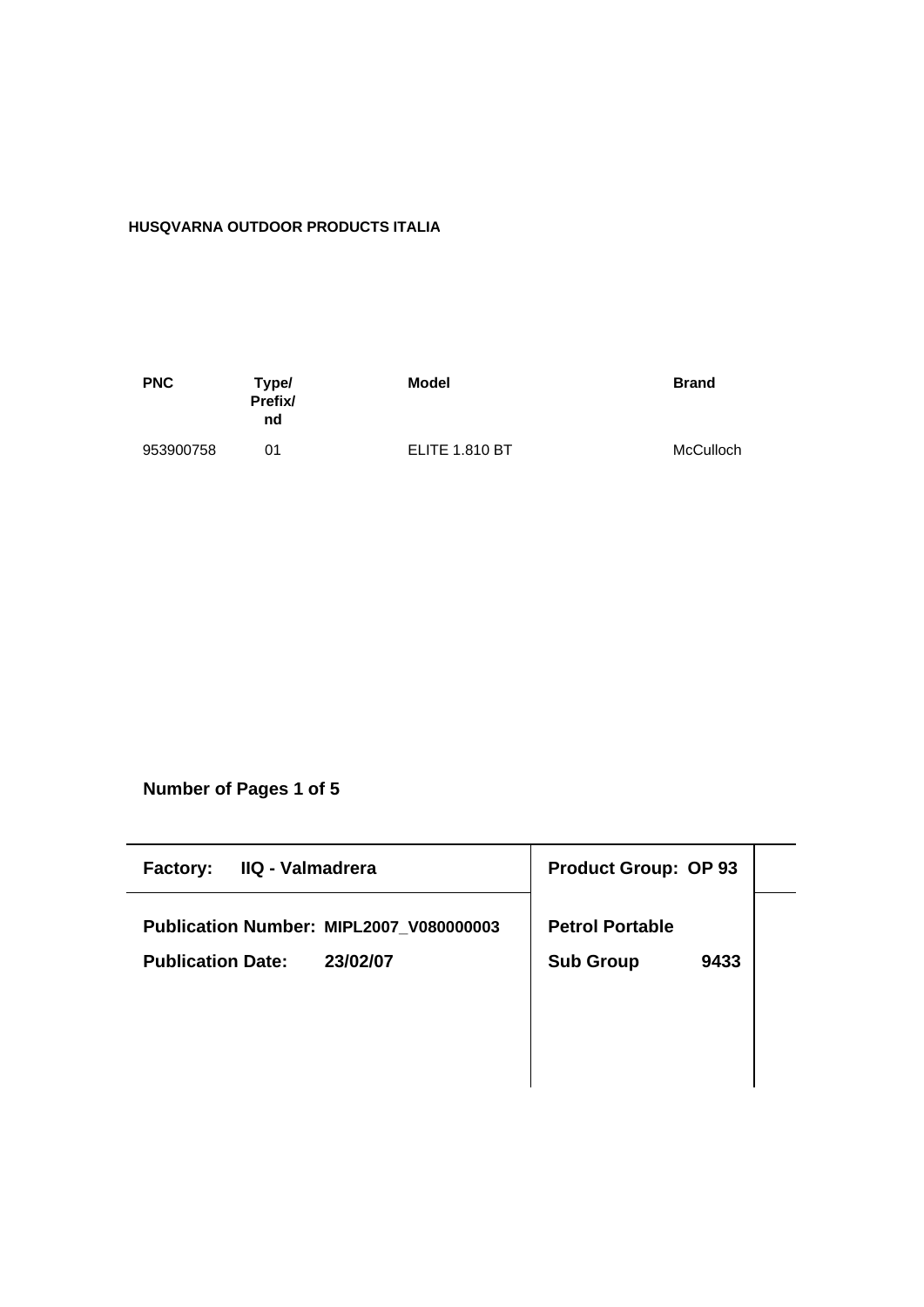## HUSQVARNA OUTDOOR PRODUCTS ITALIA **Publication No: MIPL2007\_V080000003** Page: 2 of 5

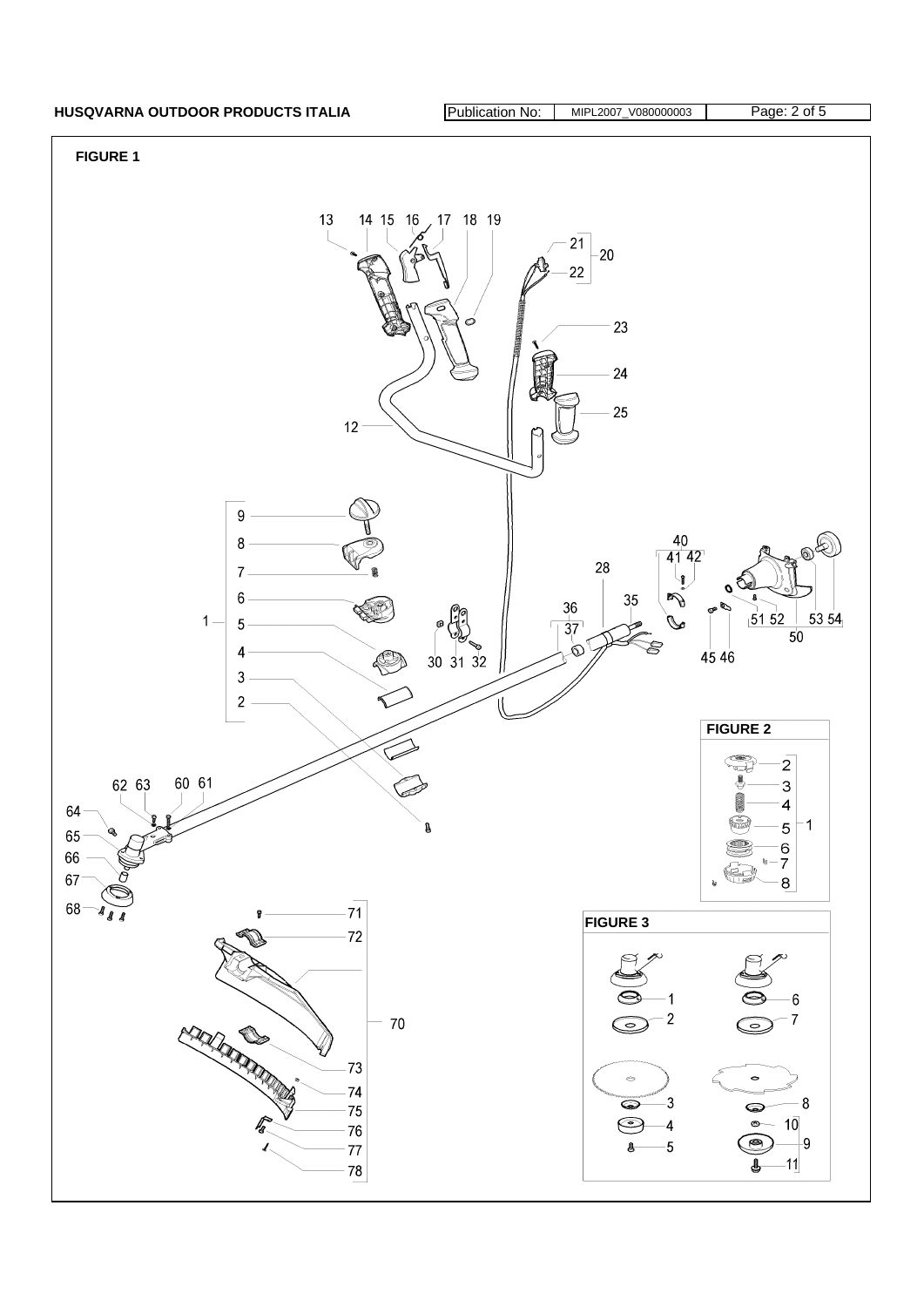### **HUSQVARNA OUTDOOR PRODUCTS ITALIA Publication No: Propriet No: Algorithment**

|   | Item           |           | P/N McC | <b>P/N ELX</b>  | Qty | <b>DESCRIPTION</b>          |   | Item                    |           | <b>P/N McC</b> | P/N ELX         |              | Qty DESCRIPTION         |
|---|----------------|-----------|---------|-----------------|-----|-----------------------------|---|-------------------------|-----------|----------------|-----------------|--------------|-------------------------|
|   |                |           |         |                 |     |                             |   |                         |           |                |                 |              |                         |
|   |                |           |         | <b>FIGURE 1</b> |     |                             |   |                         |           |                |                 |              |                         |
|   | 1              |           | 242902  | 538242902       | 1   | clamp assy                  | А | 70                      |           | 248959         | 538248959       | 1            | d.25 safety guard ass'y |
|   | $\bf{2}$       | ٠         | 229077  | 538229077       | 2   | screw M5x18                 |   | 71                      | $\bullet$ | 227563         | 538227563       | 2            | M5x16 screw             |
|   | 3              | $\bullet$ | 242900  | 538242900       | 1   | lower shaft clamp           |   | 72                      | $\bullet$ | 242629         | 538242629       | 1            | upper clamp             |
|   | 4              | ٠         | 241684  | 538241684       | 2   | spacer                      |   | 73                      | $\bullet$ | 242752         | 538242752       | 1            | lower clamp             |
|   | 5              | $\bullet$ | 243122  | 538243122       | 1   | upper shaft clamp           |   | 74                      | $\bullet$ | 229208         | 538229208       | 2            | nut M5                  |
|   | 6              | $\bullet$ | 242897  | 538242897       | 1   | lower double handle clamp   |   | 75                      | $\bullet$ | 242644         | 538242644       | 1            | string head guard       |
|   | $\overline{7}$ | $\bullet$ | 242901  | 538242901       | 1   | spring                      |   | 76                      | $\bullet$ | 241973         | 538241973       | 1            | line cutter             |
|   | 8              | ٠         | 242898  | 538242898       | 1   | upper double handle clamp   |   | 77                      | $\bullet$ | 227563         | 538227563       | 2            | M5x16 screw             |
|   | 9              | $\bullet$ | 242917  | 538242917       | 1   | knob + screw M8x65          |   | 78                      | $\bullet$ | 240862         | 538240862       | $\mathbf{1}$ | screw 4x18              |
|   | 12             |           | 249249  | 538249249       | 1   | handle bar                  |   |                         |           |                |                 |              |                         |
|   | 13             |           | 240862  | 538240862       | 3   | screw 4x18 - self threading |   |                         |           |                |                 |              |                         |
|   | 14             |           | 242533  | 538242533       | 1   | right handle (right half)   |   |                         |           |                |                 |              |                         |
|   | 15             |           | 242537  | 538242537       | 1   | throttle trigger            |   |                         |           |                |                 |              |                         |
|   | 16             |           | 242540  | 538242540       | 1   | spring                      |   |                         |           |                |                 |              |                         |
|   | 17             |           | 242538  | 538242538       | 1   | safety trigger              |   |                         |           |                |                 |              |                         |
|   | 18             |           | 242534  | 538242534       | 1   | right handle (left half)    |   |                         |           |                |                 |              |                         |
|   | 19             |           | 242648  | 538242648       | 1   | cap                         |   |                         |           |                |                 |              |                         |
| C | 20             |           | 242607  | 538242607       | 1   | wires ass'y                 |   |                         |           |                |                 |              |                         |
| C | 21             | ٠         | 242439  | 538242439       | 1   | switch                      |   |                         |           |                |                 |              |                         |
| C | 22             | $\bullet$ | 243061  | 538243061       | 1   | throttle cable              |   |                         |           |                | <b>FIGURE 2</b> |              |                         |
|   | 23             |           | 240862  | 538240862       | 2   | screw 4x18 - self threading |   | A 1                     |           | 531025002      | 531025002       | $\mathbf{1}$ | P 35 trimmer head       |
|   | 24             |           | 242535  | 538242535       | 1   | left handle (right half)    |   | $\mathbf 2$             |           | 537421501      | 537421501       | 1            | body                    |
|   | 25             |           | 242536  | 538242536       | 1   | left handle (left half)     |   | 3                       | $\bullet$ | 537427901      | 537427901       | 1            | adapter P35             |
|   | 28             |           | 229850  | 538229850       | 1   | cable retainer              | С | $\overline{\mathbf{4}}$ | $\bullet$ | 537186001      | 537186001       | 1            | spring T35              |
|   | 30             |           | 228152  | 538228152       | 1   | harness ring ass'y          |   | C <sub>5</sub>          | $\bullet$ | 537421801      | 537421801       | 1            | knob                    |
|   | 31             |           | 236642  | 538236642       | 1   | nut M6                      | C | 6                       | $\bullet$ | 537421701      | 537421701       | 1            | spool (without line)    |
|   | 32             |           | 235911  | 538235911       | 1   | screw M6x12                 | C | $\overline{7}$          | ٠         | 537419701      | 537419701       | 2            | bushing                 |
|   | 35             |           | 228109  | 538228109       | 1   | drive shaft                 |   | 8                       | $\bullet$ | 537421601      | 537421601       | 1            | cover                   |
|   | 36             |           | 227233  | 538227233       | 1   | 25x1485 shaft               |   |                         |           |                |                 |              |                         |
|   | 37             | $\bullet$ | 228192  | 538228192       | 5   | bushing ass'y               |   |                         |           |                |                 |              |                         |
|   | 40             |           | 248805  | 538248805       | 1   | clamp assy                  |   |                         |           |                |                 |              |                         |
|   | 41             | $\bullet$ | 248804  | 538248804       | 2   | screw M5x30                 |   |                         |           |                |                 |              |                         |
|   | 42             | $\bullet$ | 236529  | 538236529       | 2   | grower d.5                  |   |                         |           |                |                 |              |                         |
|   | 45             |           | 242174  | 538242174       | 4   | screw M5x20                 |   |                         |           |                |                 |              |                         |
|   | 46             |           | 228139  | 538228139       | 1   | fast on                     |   |                         |           |                | <b>FIGURE 3</b> |              |                         |
|   | 50             |           | 242624  | 538242624       | 1   | a/v mount assy              |   | A 1                     |           | 242475         | 538242475       | 1            | flange                  |
|   | 51             | $\bullet$ | 236378  | 538236378       | 1   | seeger ring                 |   | A 2                     |           | 241155         | 538241155       | 1            | grass shield            |
|   | 52             | $\bullet$ | 235802  | 538235802       | 1   | screw M5x14                 |   | A 3                     |           | 229834         | 538229834       | 1            | flange                  |
|   | 53             | $\bullet$ | 235918  | 538235918       | 1   | bearing                     |   | A 4                     |           | 236596         | 538236596       | 1            | cup                     |
|   | 54             | ٠         | 227284  | 538227284       | 1   | clutch drum                 |   | A 5                     |           | 229842         | 538229842       | 1            | cup screw               |
|   | 60             |           | 235804  | 538235804       | 2   | M5x30 screw                 |   | A 6                     |           | 242410         | 538242410       | 1            | flange                  |
|   | 61             |           | 236529  | 538236529       | 2   | grower d.5                  |   | A 7                     |           | 241155         | 538241155       | 1            | grass shield            |
|   | 62             |           | 236529  | 538236529       | 1   | grower d.5                  |   | A 8                     |           | 229834         | 538229834       | 1            | flange                  |
|   | 63             |           | 236381  | 538236381       | 1   | M5x10 screw                 |   | A 9                     |           | 240809         | 538040809       | 1            | idle cup                |
|   | 64             |           | 240151  | 538240151       | 1   | screw M8x10                 |   | 10                      | ٠         | 240807         | 538240807       | 1            | spacer                  |
|   | 65             |           | 241426  | 538241426       | 1   | gear box ass'y              |   | A 11                    | ٠         | 240806         | 538240806       | 1            | idle cup screw          |
|   | 66             |           | 247272  | 538247272       | 1   | spacer                      |   |                         |           |                |                 |              |                         |
|   | B 67           |           | 240767  | 538240767       | 1   | flange guard                |   |                         |           |                |                 |              |                         |
|   | 68             |           | 240688  | 538240688       | 3   | screw/washer                |   |                         |           |                |                 |              |                         |

| ation No: |    |   | MIPL2007 V080000003 |                |     | Page: 3 of 5            |  |  |  |
|-----------|----|---|---------------------|----------------|-----|-------------------------|--|--|--|
| Item      |    |   | <b>P/N McC</b>      | <b>P/N ELX</b> | Qtv | <b>DESCRIPTION</b>      |  |  |  |
|           |    |   |                     |                |     |                         |  |  |  |
| А         | 70 |   | 248959              | 538248959      | 1   | d.25 safety guard ass'y |  |  |  |
|           | 71 |   | 227563              | 538227563      | 2   | M5x16 screw             |  |  |  |
|           | 72 | ٠ | 242629              | 538242629      | 1   | upper clamp             |  |  |  |
|           | 73 | ٠ | 242752              | 538242752      | 1   | lower clamp             |  |  |  |
|           | 74 |   | 229208              | 538229208      | 2   | nut M <sub>5</sub>      |  |  |  |
|           | 75 | ٠ | 242644              | 538242644      | 1   | string head quard       |  |  |  |
|           | 76 |   | 241973              | 538241973      | 1   | line cutter             |  |  |  |
|           | 77 |   | 227563              | 538227563      | 2   | M5x16 screw             |  |  |  |
|           | 78 |   | 240862              | 538240862      | 1   | screw 4x18              |  |  |  |
|           |    |   |                     |                |     |                         |  |  |  |

|                | <b>FIGURE 2</b> |   |           |           |   |                      |  |  |  |  |
|----------------|-----------------|---|-----------|-----------|---|----------------------|--|--|--|--|
| A 1            |                 |   | 531025002 | 531025002 |   | P 35 trimmer head    |  |  |  |  |
|                | $\mathbf{2}$    | ٠ | 537421501 | 537421501 | 1 | body                 |  |  |  |  |
|                | 3               | ٠ | 537427901 | 537427901 | 1 | adapter P35          |  |  |  |  |
| $C_4$          |                 | ٠ | 537186001 | 537186001 | 1 | spring T35           |  |  |  |  |
| C 5            |                 | ٠ | 537421801 | 537421801 | 1 | knob                 |  |  |  |  |
| C <sub>6</sub> |                 | ٠ | 537421701 | 537421701 |   | spool (without line) |  |  |  |  |
| C              | 7               | ٠ | 537419701 | 537419701 | 2 | bushing              |  |  |  |  |
|                | 8               | ٠ | 537421601 | 537421601 |   | cover                |  |  |  |  |

|     | <b>FIGURE 3</b> |   |        |           |   |                |  |  |  |  |
|-----|-----------------|---|--------|-----------|---|----------------|--|--|--|--|
| A 1 |                 |   | 242475 | 538242475 | 1 | flange         |  |  |  |  |
|     | A 2             |   | 241155 | 538241155 | 1 | grass shield   |  |  |  |  |
|     | A 3             |   | 229834 | 538229834 | 1 | flange         |  |  |  |  |
|     | A 4             |   | 236596 | 538236596 | 1 | cup            |  |  |  |  |
|     | A 5             |   | 229842 | 538229842 | 1 | cup screw      |  |  |  |  |
|     | A 6             |   | 242410 | 538242410 | 1 | flange         |  |  |  |  |
|     | A 7             |   | 241155 | 538241155 | 1 | grass shield   |  |  |  |  |
|     | A 8             |   | 229834 | 538229834 | 1 | flange         |  |  |  |  |
|     | A 9             |   | 240809 | 538040809 | 1 | idle cup       |  |  |  |  |
|     | 10              | ٠ | 240807 | 538240807 | 1 | spacer         |  |  |  |  |
| А   | 11              | ٠ | 240806 | 538240806 | 1 | idle cup screw |  |  |  |  |

A=ALTA ROTAZIONE A=HIGH MOVING A=HAUTE DEMANDE A=GROBE NACHFRAGE B=MEDIA ROTAZIONE B=MEDIUM MOVING B=MOYENNE DEMANDE B=MITTELMAESSIGE C=ALTA ROTAZIONE C=SLOW MOVING C=BASSE DEMANDE C=WENIGE NACHFRAGE NUOVI CODICI NEW P. NUMBERS NOUVELLES REFERENCES NEU CODEX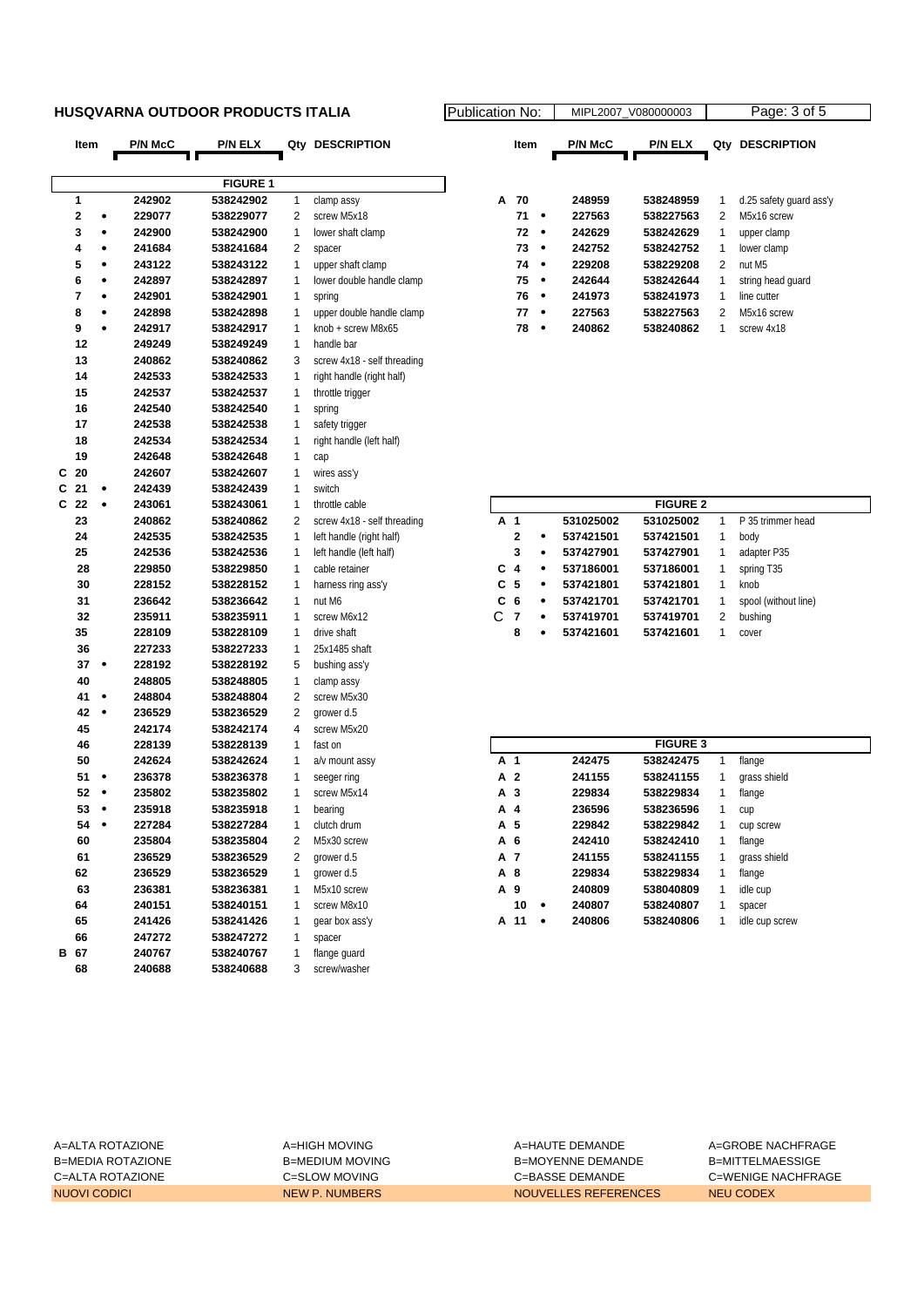HUSQVARNA OUTDOOR PRODUCTS ITALIA **Publication No: MIPL2007\_V080000003** Page: 4 of 5